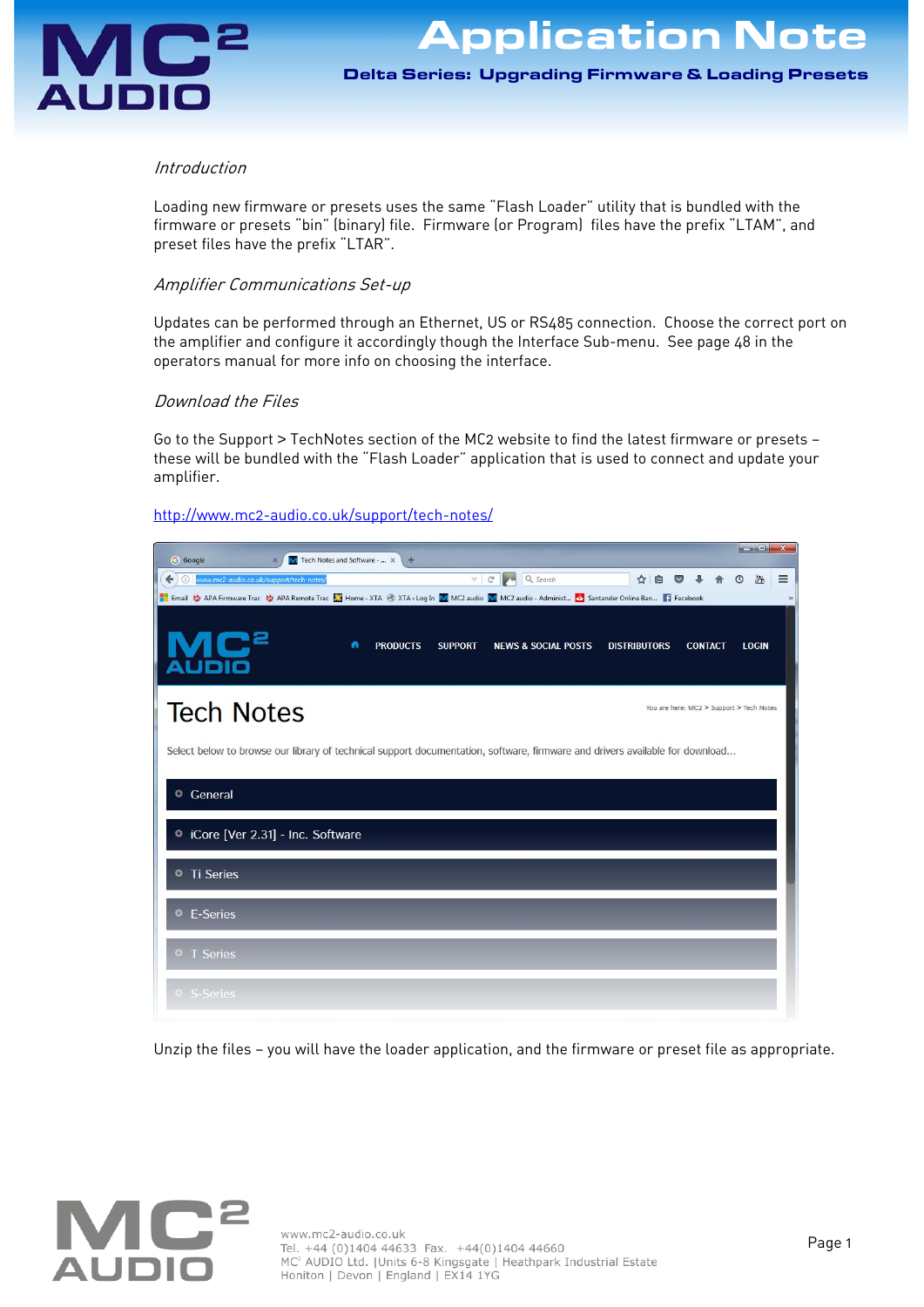#### Connect To The Amplifier

Plug in the appropriate cable according to your chosen connection method. Remember - if you are connecting via an USB or RS485, you will need to make sure your amplifier is set to ID1 for the loader to find it.

Start the loader application:

| <b>House</b><br>---                                                                 | Status:<br><b>Connect Serial</b> |
|-------------------------------------------------------------------------------------|----------------------------------|
|                                                                                     | Device:                          |
| IP                                                                                  | Unit ID:                         |
| 192 . 168 . 32 . 111<br>Port 8000                                                   | Connect IP<br>Firmware:          |
| Load                                                                                | Version:                         |
| Load Program<br>$\blacktriangledown$                                                | Load                             |
| $\cdots$                                                                            |                                  |
| Error in File                                                                       |                                  |
| Nothing Selected                                                                    |                                  |
| XTA Electronics Flash Loader                                                        | Quit                             |
| ==<br>-------------------------<br>Loads Programs & Presets to the following Units: |                                  |

Press the "Connect Serial" button if using USB or RS485, or "Connect IP" if using an Ethernet connection. **We recommend you choose either a USB or wired Ethernet connection.**

After a few seconds, the unit should be located and its status and type should be displayed, along with the current firmware and some other information.

# Choose What To Load

From the drop-down list under "Load" choose either "presets" or "program" (firmware), and then locate the correct file by pressing the "…" button.

| <b>Serial Port</b>                                                                                  |                                            |
|-----------------------------------------------------------------------------------------------------|--------------------------------------------|
| COM <sub>3</sub><br>115200 Baud                                                                     | Status: Connected<br><b>Connect Serial</b> |
| IP                                                                                                  | Device: DELTA                              |
| 192 . 168 . 32 . 111<br>Port 8000                                                                   | Unit ID: $1$<br>Connect IP                 |
|                                                                                                     | Firmware: 0:0:31000000:199                 |
| Load                                                                                                | Version: V0.01 / 1914                      |
| Load Program                                                                                        | Load                                       |
| Load Program                                                                                        |                                            |
| <b>Load Presets</b><br>1.111                                                                        |                                            |
| <b>Error</b> in File                                                                                | Good Response                              |
| Nothing Selected                                                                                    |                                            |
| <b>XTA Electronics Flash Loader</b>                                                                 | Quit                                       |
| Loads Programs & Presets to the following Units:<br>DP224, DP226, DP6i, DP324, DP3x2, DP448, DP446, |                                            |

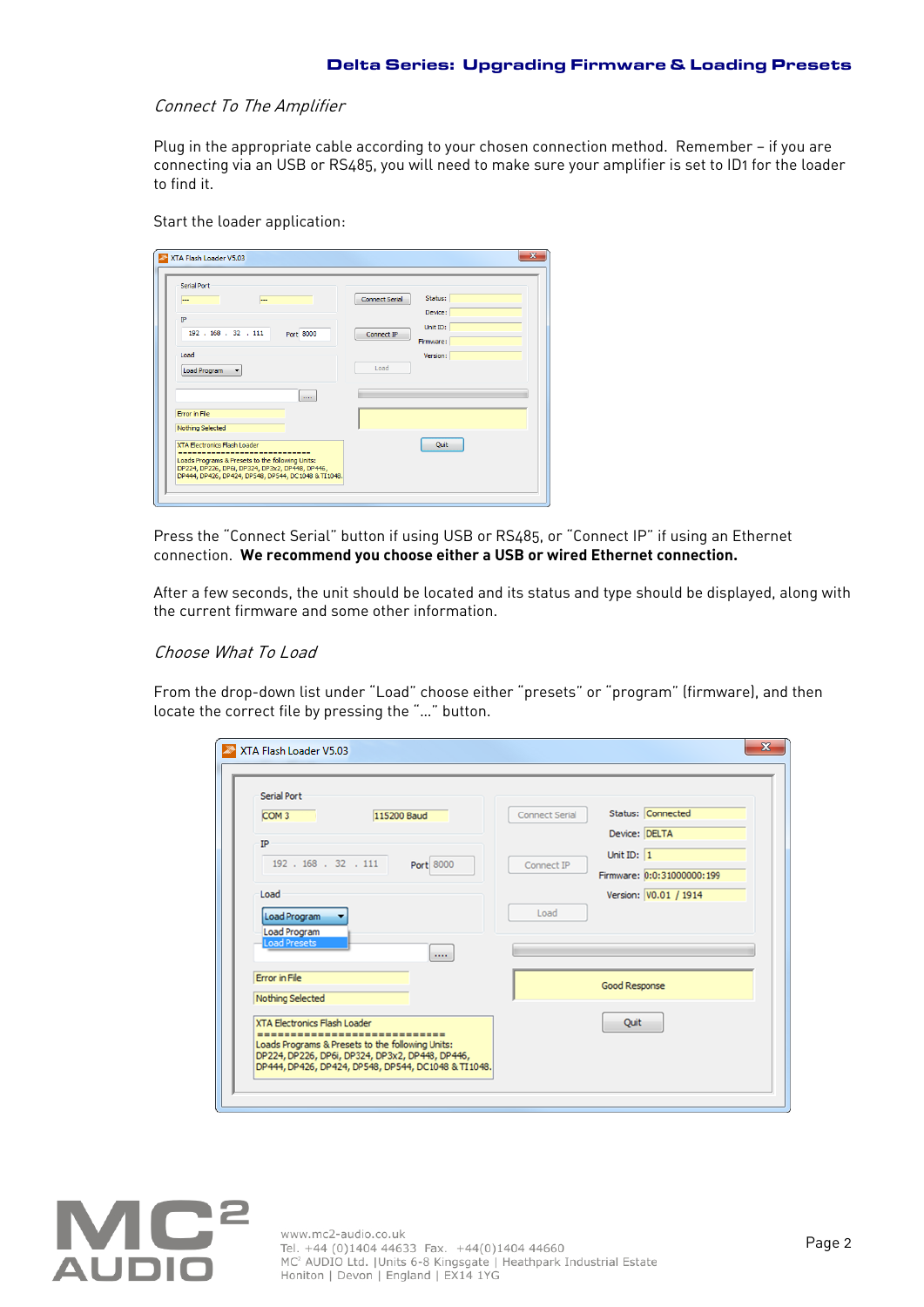The file type will have been filtered for you — LTAM\*.bin for firmware (program) files or LTAR\*.bin for preset files. Start The Update!

Just before you press the "Load" button — please close any other applications running on the PC interruptions in the process could render your amplifier inoperable. Do not disconnect the cable, turn off the power or attempt to close the loader app once loading has begun!

Now that you have been warned (!) — press the "Load" button. Confirm the load, and the amplifier will switch to Standby and begin to load the new firmware. A message detailing progress will accompany the bar on the loader app:



Upon completion, the app will close and your amplifier will restart — that's it!

# What If It All Goes Wrong…

Don't panic! Your amplifier can be recovered, but please be aware that…

### **THE AMPLIFIER OPERATES AT VOLTAGES IN EXCESS OF THE INCOMING MAINS VOLTAGE, AND THESE VOLTAGES REMAIN PRESENT FOR AN EXTENDED PERIOD AFTER MAINS POWER IS REMOVED!**

# **READ THESE INSTRUCTIONS CAREFULLY AND HEED ALL WARNINGS!**

Disconnect your amplifier completely from the incoming mains supply.

Ensure that the HT present LEDs visible here through the front left vent with the foam removed…



…are fully extinguished before continuing. This will take **at least five minutes** so please be patient for your own safety.



www.mc2-audio.co.uk<br>
Tel. +44 (0)1404 44633 Fax. +44(0)1404 44660<br>
MC<sup>2</sup> AUDIO Ltd. |Units 6-8 Kingsgate | Heathpark Industrial Estate Honiton | Devon | England | EX14 1YG